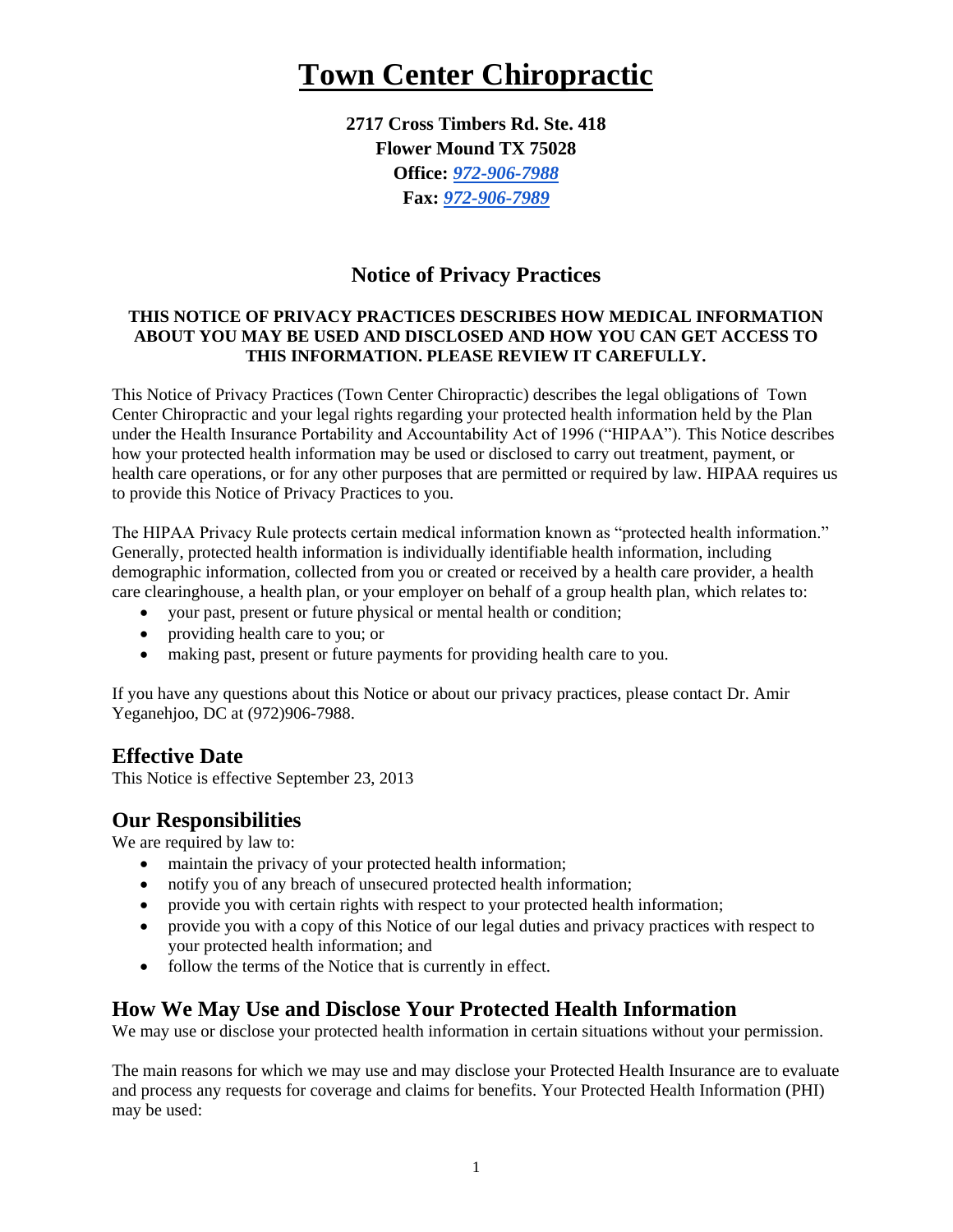**For Payment.** We may use or disclose your protected health information to determine your eligibility for Plan benefits, to facilitate payment for the treatment and services you receive from health care providers, to determine benefit responsibility under the Plan, or to coordinate Plan coverage. For example, we may share your protected health information with health care provider in connection with the payment of health claims or to another health plan to coordinate benefit payments.

**For Health Care Operations.** We may use and disclose your protected health information for plan operations. For example, we may use medical information in connection with conducting quality assessment and improvement activities; underwriting, premium rating, and other activities relating to Plan coverage; submitting claims for stop-loss (or excess-loss) coverage; conducting or arranging for medical review, legal services, audit services, and fraud  $\&$  abuse detection programs; business planning and development such as cost management; and business management and general Plan administrative activities. If medical information is used for underwriting, genetic information may not and will not be used or disclosed for this purpose.

**To Business Associates.** We may contract with individuals or entities known as Business Associates to perform various functions on our behalf or to provide certain types of services. In order to perform these functions or to provide these services, Business Associates will receive, create, maintain, use and/or disclose your protected health information, but only after they agree in writing with us to follow appropriate safeguards regarding your protected health information. For example, we may disclose your protected health information to a Business Associate to administer claims or to provide support services, such as utilization management, pharmacy benefit management or subrogation, but only after the Business Associate enters into a Business Associate contract with us.

**To Plan Sponsors.** We may disclose protected health information to certain employees of the Employer so that they can administer the plan. Those employees will only use or disclose PHI as needed to perform plan administration functions or as otherwise required by HIPAA, unless you have specifically authorized other disclosures. Your protected health information cannot be used for employment purposes without your specific authorization.

**Health Oversight Activities.** We may disclose your protected health information to a health oversight agency for activities authorized by law. These oversight activities might include audits, investigations, inspections, and licensure. These activities are necessary for the government to monitor the health care system, government programs, and compliance with civil rights laws.

**Lawsuits and Disputes.** If you are involved in a lawsuit or a dispute, we may disclose your protected health information in response to a court or administrative order. We may also disclose your protected health information in response to a subpoena, discovery request, or other lawful process by someone else involved in the dispute, but only if efforts have been made to tell you about the request or to obtain an order protecting the information requested.

**As Required by Law.** We will disclose your protected health information when required to do so by federal, state or local law. For example, we may disclose your protected health information when required by national security laws or public health disclosure laws.

#### **Special Situations**

Although unlikely, it is also possible that we may use and disclose your protected health information in these situations:

**For Treatment.** We may use or disclose your protected health information to facilitate medical treatment or services by providers. We may disclose medical information about you to providers, including doctors, nurses, technicians, medical students, or other hospital personnel who are involved in taking care of you.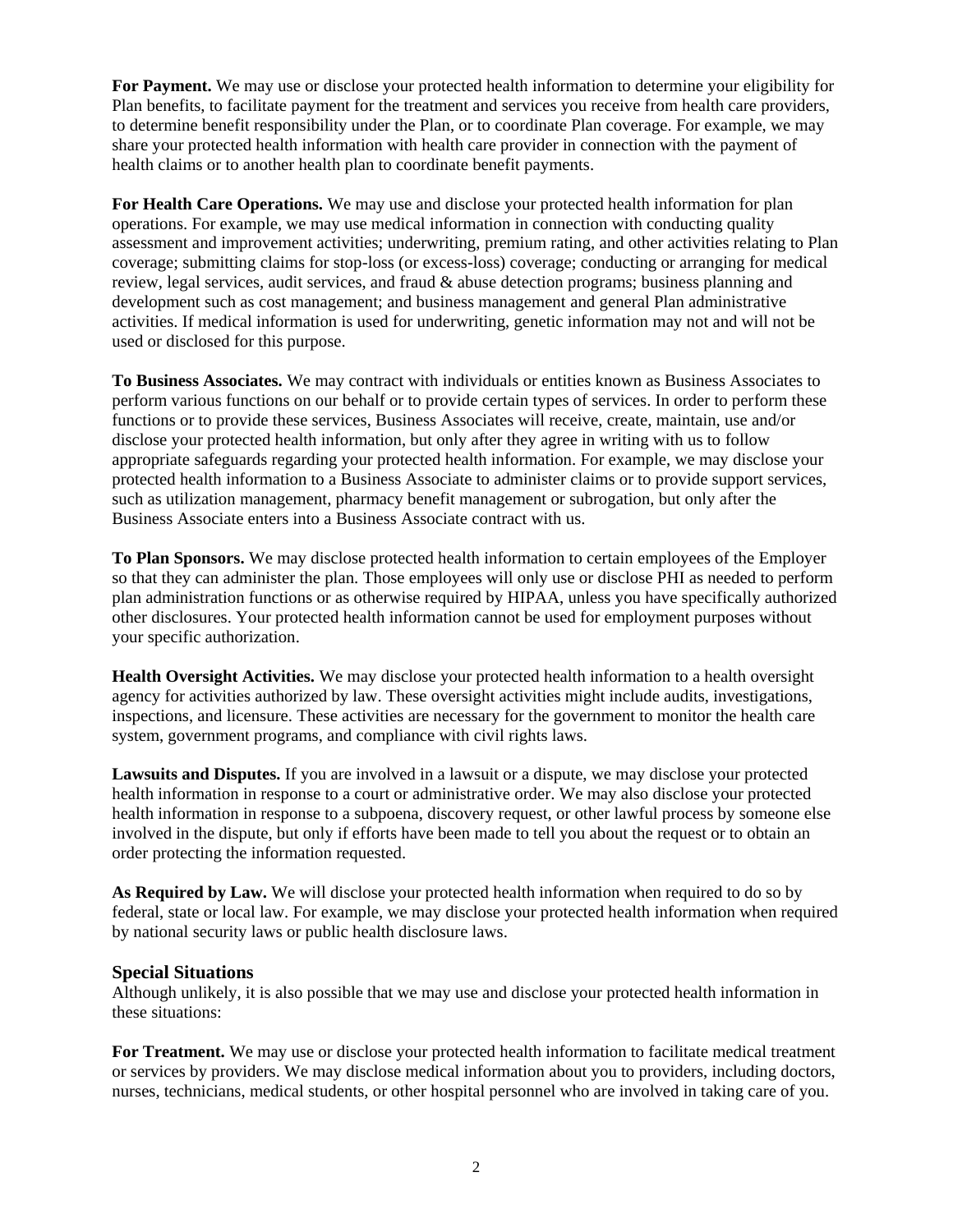**Organ and Tissue Donation.** If you are an organ donor, we may release your protected health information to organizations that handle organ procurement or organ, eye, or tissue transplantation or to an organ donation bank, as necessary to facilitate organ or tissue donation and transplantation.

**Military and Veterans.** If you are a member of the armed forces, we may release your protected health information as required by military command authorities. We may also release protected health information about foreign military personnel to the appropriate foreign military authority.

**Workers' Compensation.** We may release your protected health information for workers' compensation or similar programs.

**Public Health Risks.** We may disclose your protected health information for public health actions. These actions generally would be:

- to prevent or control disease, injury, or disability;
- to report births and deaths;
- to report child abuse or neglect;
- to report reactions to medications or problems with products;
- to notify people of recalls of products they may be using;
- to notify a person who may have been exposed to a disease or may be at risk for contracting or spreading a disease or condition;
- to notify the appropriate government authority if we believe that a patient has been the victim of abuse, neglect, or domestic violence. We will only make this disclosure if you agree, or when required or authorized by law.

**To Avert a Serious Threat to Health or Safety.** We may use and disclose your protected health information when necessary to prevent a serious threat to your health and safety, or the health and safety of the public or another person. Any disclosure, however, would only be to someone able to help prevent the threat.

**Law Enforcement.** We may disclose your protected health information if asked to do so by a law enforcement official:

- in response to a court order, subpoena, warrant, summons or similar process;
- to identify or locate a suspect, fugitive, material witness, or missing person;
- about the victim of a crime if, under certain limited circumstances, we are unable to obtain the victim's agreement;
- about a death that we believe may be the result of criminal conduct; and
- about criminal conduct.

**Coroners, Medical Examiners and Funeral Directors.** We may release protected health information to a coroner or medical examiner. This may be necessary, for example, to identify a deceased person or determine the cause of death. We may also release medical information about patients to funeral directors, as necessary to carry out their duties.

**National Security and Intelligence Activities.** We may release your protected health information to authorized federal officials for intelligence, counterintelligence, and other national security activities authorized by law.

**Research.** We may disclose your protected health information to researchers when:

- the individual identifiers have been removed; or
- when an institutional review board or privacy board has reviewed the research proposal and established protocols to ensure the privacy of the requested information, and approves the research.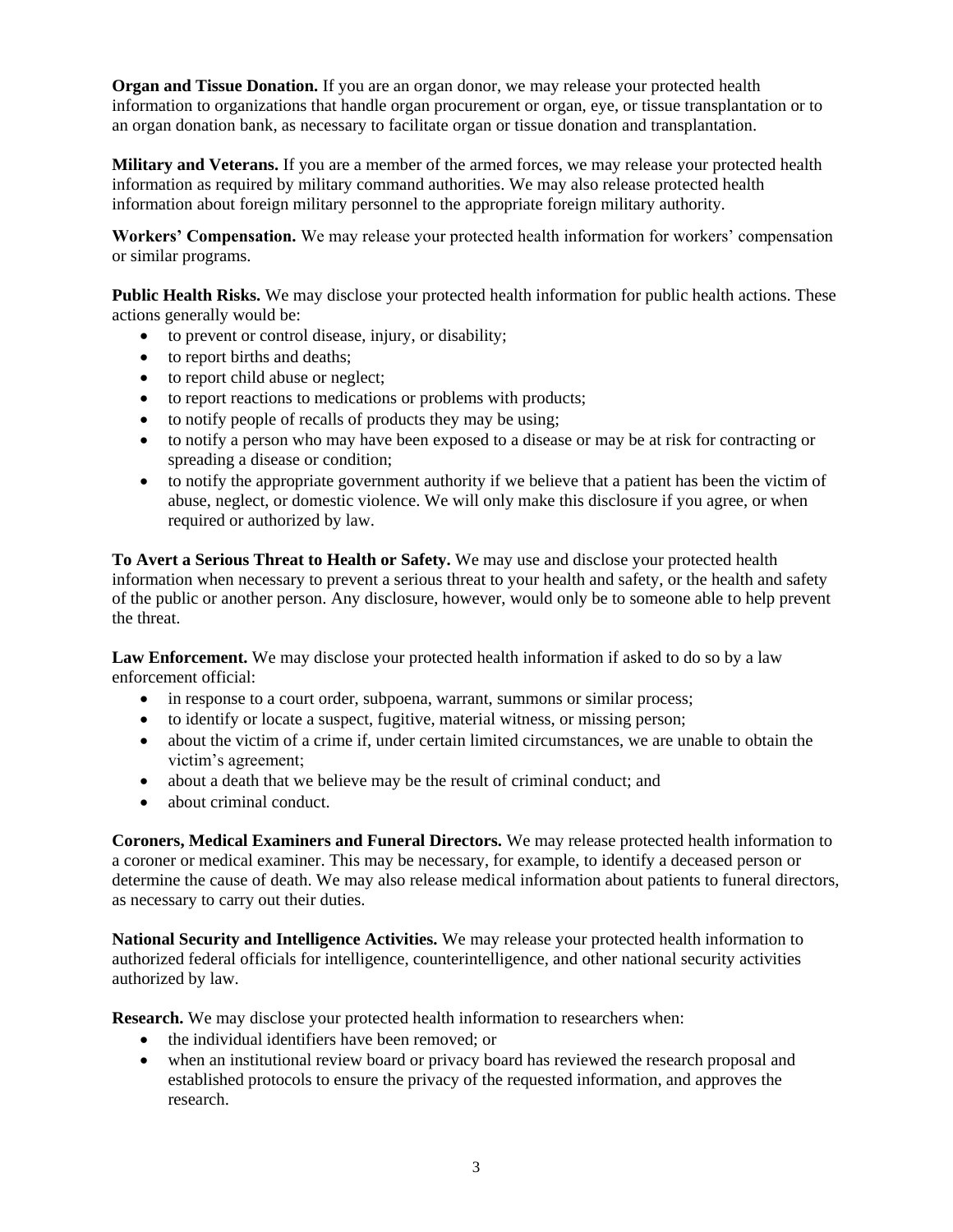# **Required Disclosures**

We are required to make disclosures of your protected health information in these situations:

**Government Audits.** We must disclose your protected health information to the Secretary of the United States Department of Health and Human Services when the Secretary is investigating or determining our compliance with the HIPAA privacy rule.

**Disclosures to You.** If you request, we must disclose to you the portion of your protected health information that contains medical records, billing records, and any other records used to make decisions regarding your health care benefits. If you request, we also must provide you with an accounting of most disclosures of your protected health information if the disclosure was for reasons other than for payment, treatment, or health care operations, and if the protected health information was not disclosed due to your specific authorization.

## **Other Disclosures**

**Personal Representatives.** We will disclose your protected health information to individuals authorized by you, or to an individual designated as your personal representative, attorney-in-fact, etc., if you provide us with a written notice/authorization and any supporting documents (i.e., power of attorney). Note: Under the HIPAA privacy rule, we do not have to disclose information to a personal representative if we have a reasonable belief that:

- you have been, or may be, subjected to domestic violence, abuse or neglect by such person; or
- treating such person as your personal representative could endanger you; and
- in the exercise of professional judgment, it is not in your best interest to treat the person as your personal representative.

**Spouses and Other Family Members.** With only limited exceptions, we will send all mail to the employee. This includes mail relating to the employee's spouse and other family members who are covered under the Plan, and includes mail with information on the use of Plan benefits by the employee's spouse and other family members and information on the denial of any Plan benefits to the employee's spouse and other family members. If a person covered under the Plan has requested Restrictions or Confidential Communications (see below under "Your Rights"), and if we have agreed to the request, we will send mail as provided by the request for Restrictions or Confidential Communications.

**Authorizations.** Other uses or disclosures of your protected health information, including but not limited to psychotherapy notes, most marketing purposes and any disclosures that constitute a sale of PHI, will only be made with your written authorization. You may revoke written authorization at any time, but the revocation must be in writing. Once we receive your written revocation, it will only be effective for future uses and disclosures. It will not be effective for any information that may have been used or disclosed based on the written authorization you provided before we received the revocation.

# **Your Rights**

You have the following rights with respect to your protected health information:

**Right to Inspect and Copy.** You have the right to inspect and copy certain protected health information that may be used to make decisions about your health care benefits. To inspect and copy your protected health information, you must submit your request in writing to the Employer Contact listed at the end of this Notice. If you request a copy of the information, we may charge a reasonable fee for the costs of copying, mailing, or other supplies associated with your request.

We may deny your request to inspect and copy in certain very limited circumstances. If you are denied access to your medical information, you may request that the denial be reviewed by submitting a written request to the Employer Contact listed at the end of this Notice*.*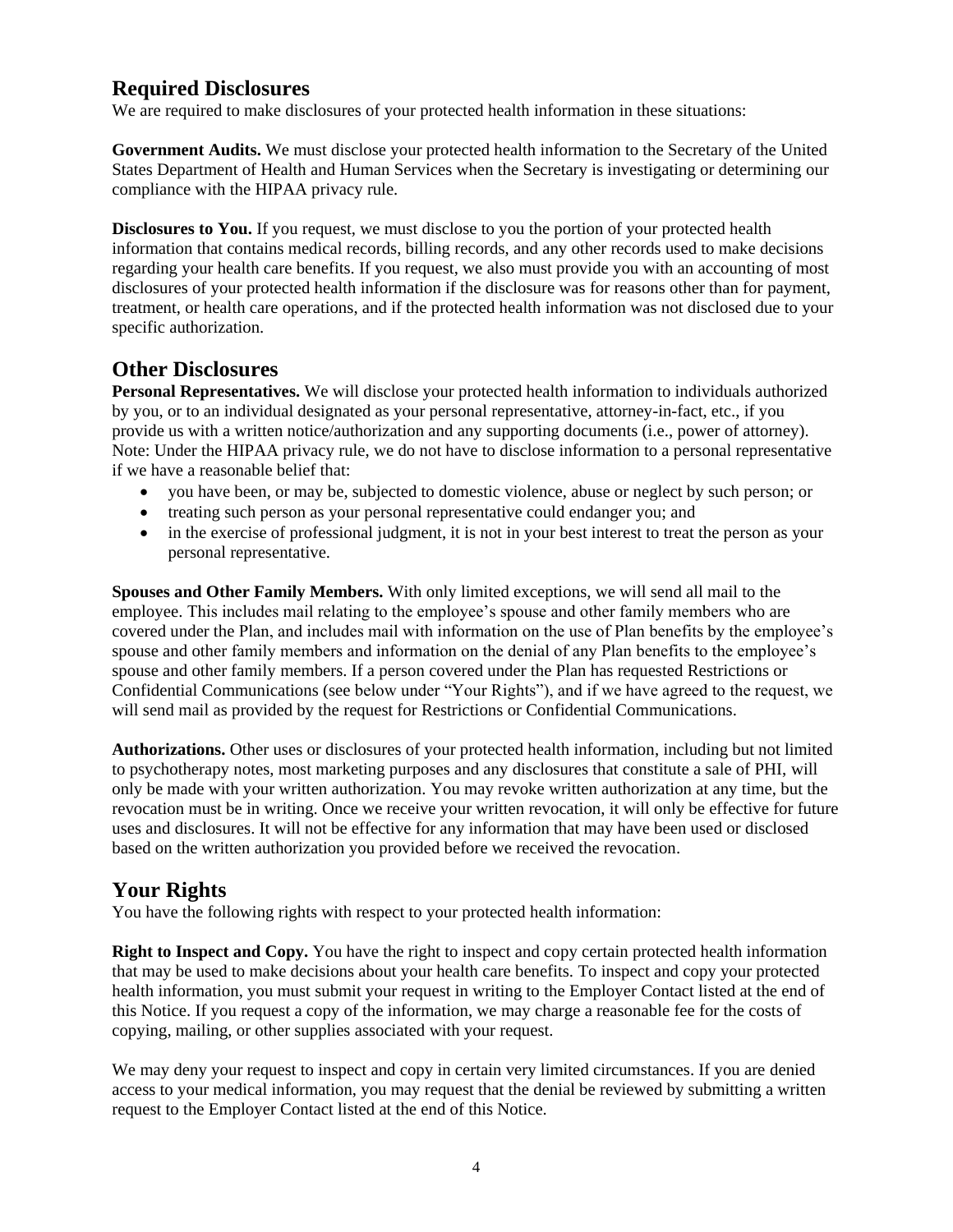**Right to Amend.** If you feel that the protected health information we have about you is incorrect or incomplete, you may ask us to amend the information. You have the right to request an amendment for as long as the information is kept by or for the Plan. To request an amendment, your request must be made in writing and submitted to the Employer Contact listed at the end of this Notice. You must provide a reason why and in what respect you believe your record is incorrect.

We may deny your request for an amendment if it is not in writing or does not include a reason to support the request. In addition, we may deny your request if you ask us to amend information that:

- is not part of the medical information kept by or for the Plan;
- was not created by us, unless the person or entity that created the information is no longer available to make the amendment;
- is not part of the information that you would be permitted to inspect and copy; or
- is already accurate and complete.

If we deny your request, you have the right to file a statement of disagreement with us and any future disclosures of the disputed information will include your statement.

**Right to an Accounting of Disclosures.** You have the right to request an "accounting" of certain disclosures of your protected health information. The accounting will not include (1) disclosures for purposes of treatment, payment, or health care operations; (2) disclosures made to you; (3) disclosures made pursuant to your authorization; (4) disclosures made to friends or family in your presence or because of an emergency; (5) disclosures for national security purposes; and (6) disclosures incidental to otherwise permissible disclosures.

To request this list or accounting of disclosures, you must submit your request in writing to the Employer Contact listed at the end of this Notice. Your request must state a time period of no more than six years.

Your request should indicate in what form you want the list (for example, paper or electronic). The first list you request within a 12-month period will be provided free of charge. For additional lists, we may charge you for the costs of providing the list. We will notify you of the cost involved and you may choose to withdraw or modify your request at that time before any costs are incurred.

**Right to Request Restrictions.** You have the right to request a restriction or limitation on your protected health information that we use or disclose for treatment, payment, or health care operations. You also have the right to request a limit on your protected health information that we disclose to someone who is involved in your care or the payment for your care, such as a family member or friend. For example, you could ask that we not use or disclose information about a surgery that you had. However, if we do agree to the request, we will honor the restriction until you revoke it or we notify you.

To request restrictions, you must make your request in writing to the Employer Contact listed at the end of this Notice. In your request, you must tell us (1) what information you want to limit; (2) whether you want to limit our use, disclosure, or both; and (3) to whom you want the limits to apply—for example, disclosures to your spouse.

**Right to Request Confidential Communications.** You have the right to request that we communicate with you about medical matters in a certain way or at a certain location. For example, you can ask that we only contact you at work or by mail. To request confidential communications, you must make your request in writing to the Employer Contact listed at the end of this Notice. We will not ask you the reason for your request. Your request must specify how or where you wish to be contacted. We will accommodate all reasonable requests if you clearly provide information that the disclosure of all or part of your protected information could endanger you.